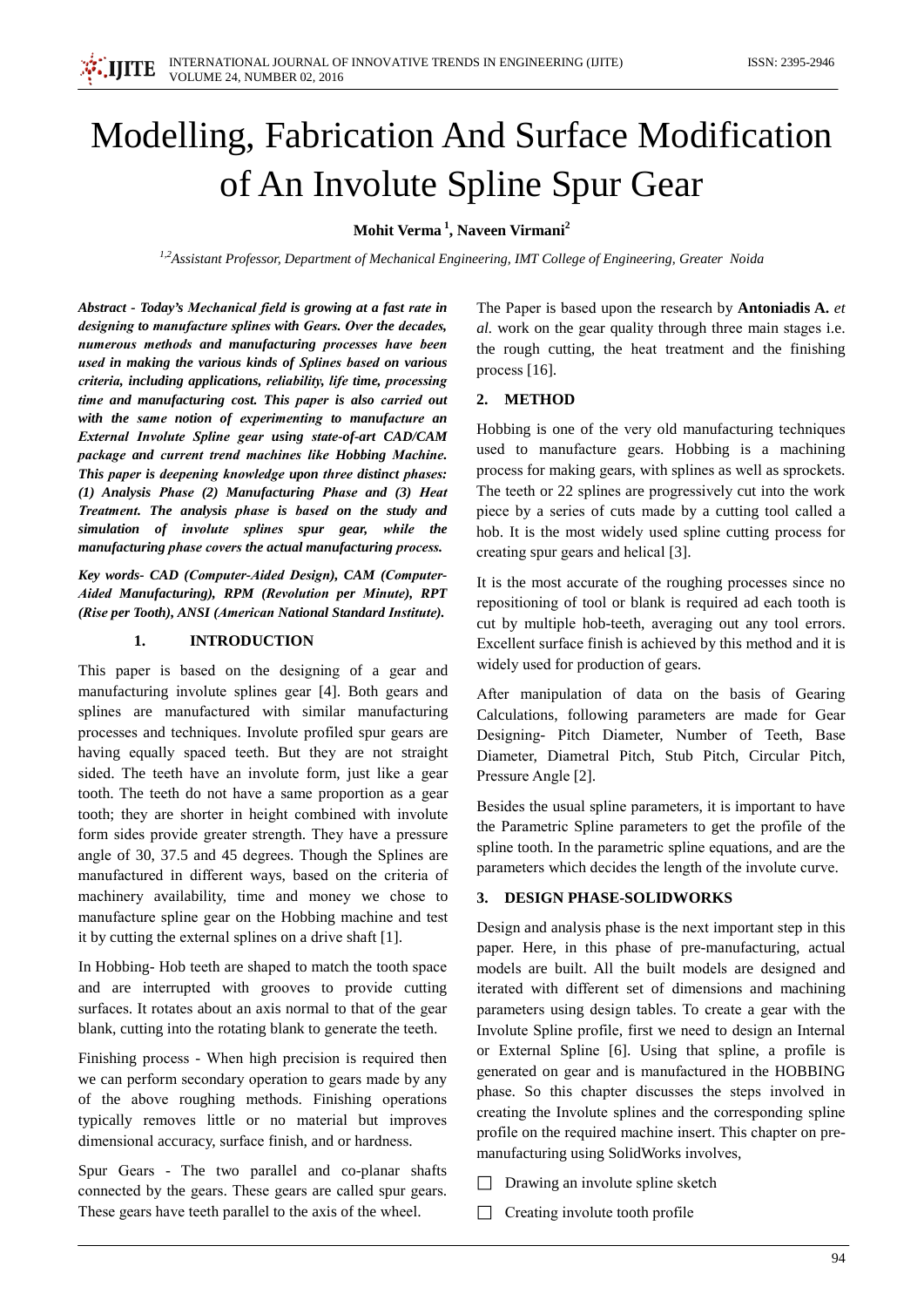- $\Box$  Converting into External Involute Spline using circular pattern with required number of teeth
- $\Box$  Creating a Design table with number of teeth, diametral pitch and pressure angle as inputs

#### **EXTERNAL INVOLUTE SPLINE**  $3.1$

According to the paper objective defined, to manufacture a Spline gear we need to know the profile of the involute spline. For this, we need to make an external involute spline from which a spline profile is traced on to the cutting insert by using convert entities and SolidWorks assembly.

Initially, based on the parameters calculated in previous chapter, a preliminary sketch is drawn using 2-D SolidWorks sketch in part modeling. Making the sketch constrained, parts are modeled using extrusion command and converted into 3-Dimensionals figures [7]. Using the dimensions of the part and adding equation and relations to those dimensions a Design Table is created.

Here, parametric equations are used from spline command for sketching tool and after that the tooth thickness is measured in terms of angle, and a tooth profile is taken with major diameter, pitch circle and minor circle. Once the tooth form is generated then Extrude command is used for conversion to 3-D tooth.

## **3.2 DESIGN TABLES**

The idea of this section is automating the whole process of designing the involute spline in SolidWorks. This makes an easy way to alter the dimensions of the spline. As a part of this, SolidWorks Design Tables are chosen as a tool to automate this whole process of designing a spline.

Excel file and can be saved as an external excel worksheet. Once the design tables are created, they can be modified or can be edited at any time with or without opening SolidWorks to change the configurations [8].

# 3.3 Methodology Implementation in SolidWorks for various profiles

After simulating the respective gear profile as shown in by rotating about z - axis at some angle and translating from right plane at some distance will give the sketch from the gear.

Rack to gear profile

Developing of rack to gear profile generation in SolidWorks software with (module  $= 10$  mm) are done by relating the equation between the various parameters of rack e.g. module, number of teeth, pitch circle diameter, addendum, dedendum, pressure angle, circular pitch, tooth thickness etc.

#### 4. ANALYSIS PHASE

HOBBING is the second and next phase of Premanufacturing process. All the models generated and created in SolidWorks phase are made compatible to open and imported into HOBBING. Here the machining parameters are defined to the SolidWorks models appropriately to the specific machining techniques we actually use during the real time machining. Hobbing machining techniques which we use as a part of this paper are defined with required parameters are given and the process is simulate. This chapter on pre-manufacturing using HOBBING tool involves:

- $\Box$  Choosing a gear
- $\Box$  Importing gear and involute tooth into SolidWorks Assembly
- $\Box$  Choosing a Involute spline profile of the cutter
- $\Box$  Importing new cutter into HOBBING
- $\Box$  Creating an auto-chain around the involute profile on the insert
- $\Box$  Creating "contour" operation under SolidWire
- $\Box$  Simulation of Hobbing process

# **4.1 GETTING INTO HOBBING**

HOBBING's high performance capabilities include machining any part geometry (solid, surface, or wireframe), verification with dry runs rendered in dynamic solids for optimal part quality and consistency. Its fast, accurate and reliable dynamic solid verification eliminates the need for expensive dry runs on the machine. It is possible to verify machining process as we compare accurately rendered "as designed "as machined" parts [9].

- $\Box$  We choose the part type depending on which side of the part are we going to cut.
- Select the strategy of cut with the rough passes and number of skim passes if necessary. For the gear we machine in this paper, we chose one rough cut and one skim cut for better finish.
- $\Box$  Set the levels of the work piece bottom, thickness and reference plane where we hold the work piece and also the location of Machine.
- $\Box$  We define the primary cut strategy which is "Rough" and 1Skim" in this project.
- $\Box$  We can also control the rough cut here in this tab by suppressing it.
- $\Box$  The primary cut settings like power and feed rate of the wire are defined here and also offset distance of the wire from work piece if necessary as shown in Figure.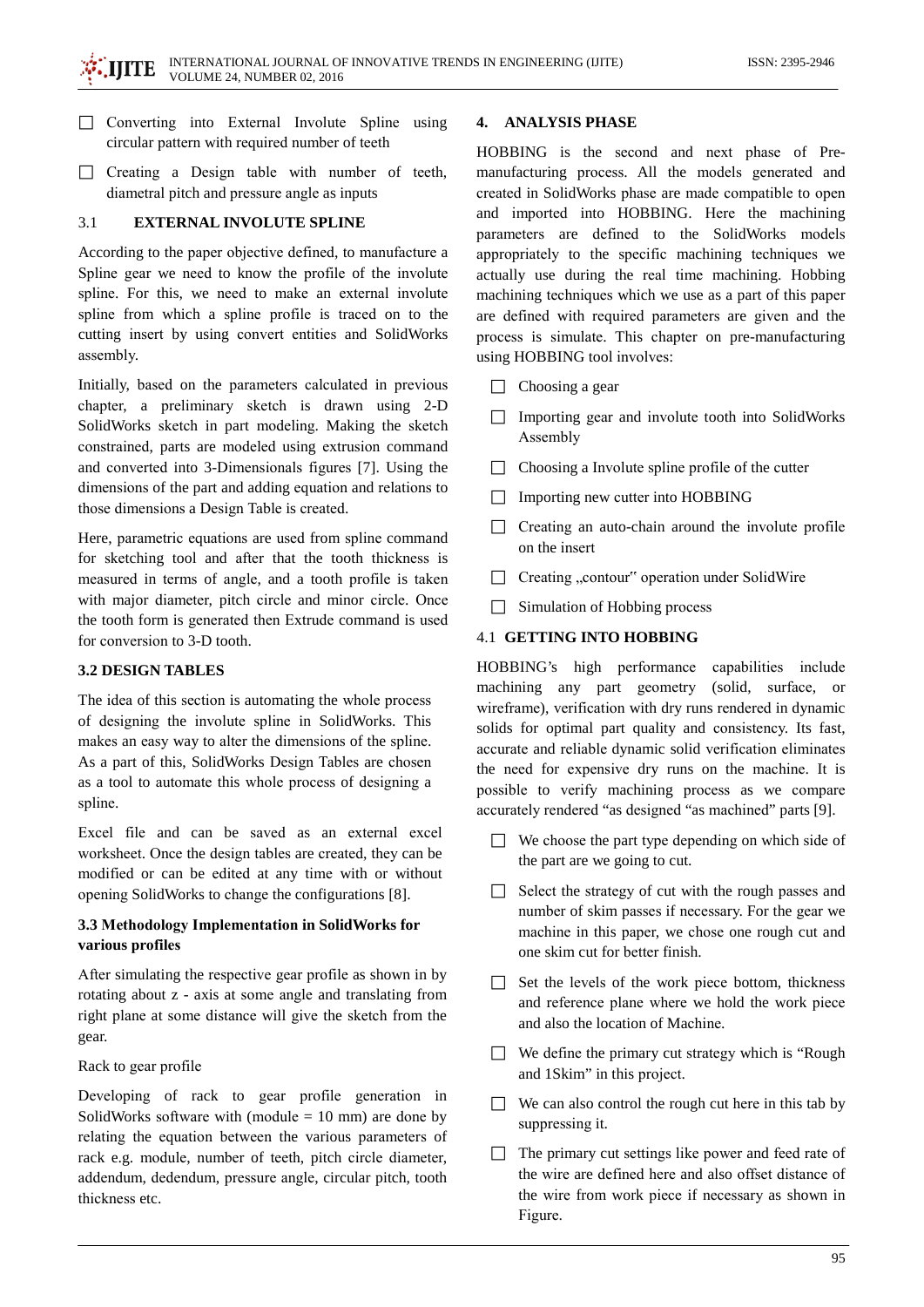#### 5. MANUFACTURING

The material removal processes are familiar of shaping operations in which excess material is removed from a starting work piece so that what remains is the desired final geometry. In other words, cutting processes remove material from the surface of a work piece by producing chips. Machining is a manufacturing process in which a sharp cutting tool is used to cut away material to leave the desired part shape. The predominant cutting action in machining involves shear deformation of the work material to form a chip; as the chip is removed, a new surface is exposed [5].

## **5.1 MANUFACTURING PROCESS**

The first and foremost step in HOBBING phase of manufacturing is creating an involute gear and simulating. A Parasolid model of Insert created in SolidWorks phase is imported into HOBBING with "Import as a Solid" options checked. This process is done using Hobbing Technique which is one of the advanced machining techniques. The gear hobbing process is widely applied for the construction of any external tooth form developed uniformly about a rotation center [10]. The kinematics principle of the process is based on three relative motion between the workpiece and the hob tool. To produce spur or helical gears, the workpiece rotates about its symmetry axis with certain constant angular velocity, synchronized with the relative gear hob rotation. Depending on the hobbing machine used, the worktable or the hob may travel along the work axis with the selected feed rate.

# 6. FINISHING

Finishing is done by heat treatment may be defined as an operation involving the heating of solid metals to definite temperature, followed by cooling at suitable rates in order to obtain certain physical properties which are associated with changes in the nature, form, size and distribution of the micro-constituents. Heat Treatment is a very important process in the various fabrication and manufacturing operations [12]. The purpose of heat treatment is to achieve one or more of the following objectives:

- To improve machinability  $\bullet$
- To change grain size  $\bullet$
- $\bullet$ To improve mechanical properties
- To modify the structure to increase wear, heat and  $\bullet$ corrosion resistance
- To modify magnetic and electrical properties  $\bullet$
- To remove trapped gases  $\bullet$
- To remove coring and segregation
- To get rid of internal stresses produced on coldworking. welding and hot-working casting, operations
- Case Hardening
- Surface Hardening [13]

#### **6.1 TEMPERING**

To increase the ductility and hardness a method called Tempering is accomplished which consist of heating the hardened metal to some temperature for about an hour to produce tempered martensite.

Thus tempering is carried out to:

- $\checkmark$  Increase toughness
- $\checkmark$  Decrease hardness and increase ductility
- $\checkmark$  Stabilize structure
- $\checkmark$  Relieve internal stresses

#### **6.2 CASE HARDENING**

Gears are made tough, shock absorbing and capable of carrying high stresses using Case Hardening method called Gas carburizing. Case hardening is also known as a process of chemical heat treatment in which the saturation of the surface of low-carbon steel with a certain element (carbon) by diffusion of this element from the surrounding medium at a high temperature takes place [14].

There are several methods of carburizing but the one that suits the requirement is Gas carburizing.

# **6.3 GAS CARBURIZING**

It is a method in which directly applied carbon monoxide gas reacts with the surface of material to give a much more direct and rapid absorption of carbon. This is achieved by holding the component in an atmosphere of a mixture of  $CO$ ,  $CO<sub>2</sub>$ , hydrogen and other gases so proportioned that the maxi-mum rate of carbon absorption is attained [11].

Components are suspended from hooks in the atmospherecontrolled gas furnace over a quenching tank. By suitable release or lowering of suspension, the components may be quenched directly from the furnace without exposure to atmospheric oxygen which gives a quality of surface finish.

#### **RESULTS AND ANALYSIS OF EXPERIMENTAL** 7. **TESTS**

#### 7.1 Gas Carburizing

It was observed that using propane as the enriching gas provided a more rapid kinetics of the carburizing reactions, which shortened the time  $(\Delta t)$  for the carbon potential to stabilize]. Mixing propane and natural gas in equal proportions (CH) revealed an intermediate rate of carbon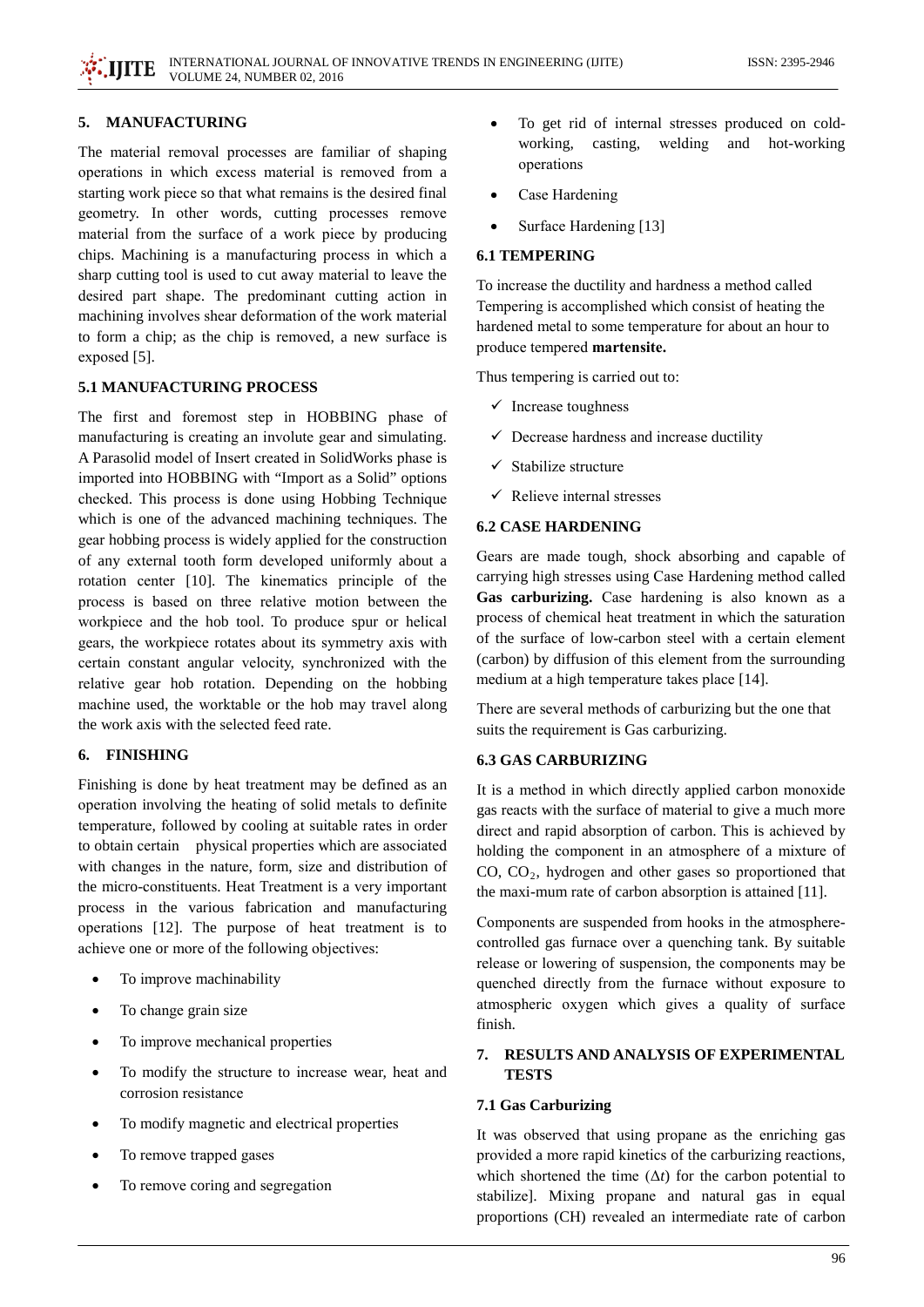potential evolution during the enriching stage (34 min) compared to using either one of the pure component gases.  $[17]$ 

Spectrometer Test Structure a.) Before & b.) After Heat Treatment Test Qualifies to Specifications of - 20MnCr5 on Program Fe-10-F before Heat treatment on Gear and the Material in Gear shows the analysis as shown in Table.1.

|       | $\degree$ % | $Si\%$ | Mn%   | $\sim$<br>$\cdot$ %<br>۰.<br>U | Mo<br>$\%$ | $Ni\%$ | ∼<br>$\%$<br>∪u | $1\%$<br>AI | $S\%$  | $\mathbf{p} \mathbf{\%}$ | $V\%$ |
|-------|-------------|--------|-------|--------------------------------|------------|--------|-----------------|-------------|--------|--------------------------|-------|
| Value | 0.218       | 0.265  | 1.258 | 1.141                          | 0.056      | 0.06   | 0.029           | 0.0206      | 0.0106 | 0.0208                   | 0.0   |

|  |  | <b>Table.1 Specifications of Spectro Test done Before Heat treatment</b> |  |
|--|--|--------------------------------------------------------------------------|--|

## Table.2 Specifications of Spectro Test done After Heat treatment

|       | $\degree$ %           | $\Im i\%$<br>ບ⊥ | Mn %  | ~<br>$r\%$<br>u | Mo<br>$\%$ | $\mathfrak{r}_1 \mathfrak{g}_0$<br>Ni | $\%$<br>Čũ | $\%$<br>Al | $\gamma$ %<br>ມ | $\mathbf{p} \mathbf{\%}$ |
|-------|-----------------------|-----------------|-------|-----------------|------------|---------------------------------------|------------|------------|-----------------|--------------------------|
| Value | .710<br>$\sim$<br>U., | 0.2129          | 1.309 | 1.300           | 0.003      | 0.017                                 | 0.0096     | 0.0159     | 0.0121          | 0.0184                   |

The Surface Hardness Test of Gear showed 10-20 HRC and its Macro Structure Test shows that the 22 Teeth gear was Duly Grinded, polished finely. On 3% Nital etch the matrix revealed Pearlitic Grain in Ferritic and Grains were in Normalized condition.

After Heat Treatment the data shown in Table.9 Changed to data shown in Table.2

The Surface Hardness Test of Gear showed 60-62 HRC and its Micro Structure Test shows that the specimen of gear having 22 Teeth got cut and Duly Grinded & polished finely. On 3% Nital etch the matrix revealed Tempered **Martensitic Structure.** 

Before the heat treatment process the micro structure of the gear material is Pearlitic and Ferritic and Grains were in Normalized condition which is soft and has low hardness about 20- 30 HRC, it has low percentage of carbon as shown in the testing report of gear material [15].

After the gas carburizing process which is case hardening process the micro structure at the surface changes to Tempered Martensitic Structure, having hardness 60 HRC. The increased in hardness is due to increase in the percentage of carbon from 0.218 to 0.710 percentage and the formation of tempered martensite at the surface while the core structure remains Pearlitic and Ferritic which is soft and ductile.

#### **CONCLUSION AND RECOMMENDATIONS** 8.

This paper has resulting in the designing, analyzing and manufacturing a spline gear by using the design tables from SolidWorks which reduced the amount of time taken for designing successfully. These design tables are created with Microsoft EXCEL spreadsheets embedded inside SolidWorks. Then, manufacturing process of gear using Hobbing machine and testing on machine was done.

As the first step of this paper, study was performed to automate the different spline configuration within the EXCEL spreadsheets using design tables without manually creating the models by user. One can enter the inputs like number of teeth, pressure angle and Diametral pitch to get the external splines. This automation process described above can be optimized in making splines as well as gears in future by using more powerful optimizing techniques using spreadsheets or any other techniques.

Later during the course of this paper, manufacturing process on Hobbing machine is carried out and successfully tested on hobbing machine to cut external involute splines on drive shafts. These shafts are perfect fit for the drive hubs with internal involute splines in it. The clearances of this manufacturing process came up to 0.010 inch to fit the drive shaft and drive hub. Gears are to be made; it is suitable for larger batch size. This method is automated using Parametric CAD software by defining proper relative relations during the generation of profile which provides accuracy without any human errors by generation of the profiles which actually shows the machining process. This meth-od replaces a designer, as only the parameters defining the job need to input, the generation of the profile is automated which leads to reduces the human inaccuracies, increases productivity and saves time also. Further moving on tempering and gas carburizing helped in giving the below mentioned advantages, which got proved by Spectro test and hardness testing.

Advantages:

- $\checkmark$  Increase toughness and relieve internal stresses
- $\checkmark$  Case depth obtained accurately in this rapid processing

# 9. FUTURE SCOPES

Based on vast studies and practical application of Computer operated software the designing and manufacturing of tools as wells as products. On the basis of research, a gear with any profile (Cycloid or Involute) can be made with high quality and quantity at a faster rate. Surface finishing reduces the rate of errors with an improvement in quality of product as gear.